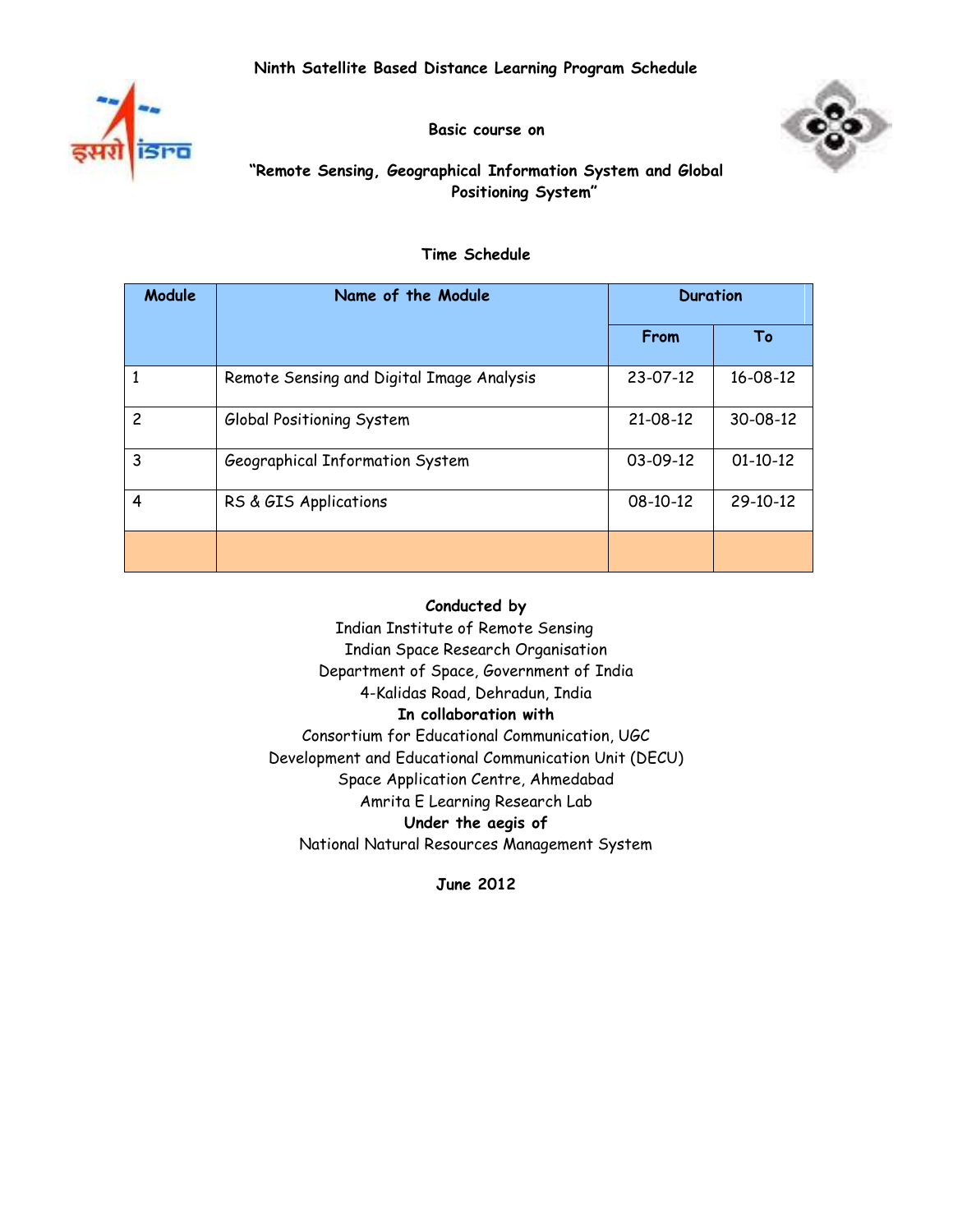#### **MODULE 1: REMOTE SENSING & DIGITAL IMAGE ANALYSIS MODULE COORDINATOR: Ms. Minakshi Kumar (minakshi@iirs.gov.in) Date: 23 July – 16 Aug, 2012**

| <b>Date</b>           | <b>Day</b>      | <b>Time</b>       | <b>Topic</b>                                                                      |
|-----------------------|-----------------|-------------------|-----------------------------------------------------------------------------------|
| 23 Jul 12             | Monday          | 1600-1700 hrs     | <b>Basic Principles of Remote Sensing</b>                                         |
|                       |                 | 1700-1730 hrs     | Interactive Session (Query)                                                       |
| 24 Jul 12             | Tuesday         | 1600-1700 hrs     | <b>Earth Observation Sensors and Platforms</b>                                    |
|                       |                 | $1700 - 1730$ hrs | Interactive Session (Query)                                                       |
| 25 Jul 12             |                 |                   | Wednesday                                                                         |
| 26 Jul 12             | Thursday        | 1600-1700 hrs     | Spectral Signatures of Different Landcover                                        |
|                       |                 |                   | Features and Visual Image interpretation                                          |
|                       |                 | 1700-1730 hrs     | Interactive Session (Query)                                                       |
| 27 Jul 12             | Friday          | Offline           | RS and Image Interpretation (II) Practical                                        |
|                       |                 | 1600-1700 hrs     | <b>Thermal Remote Sensing</b>                                                     |
|                       |                 | 1700-1730 hrs     | Interactive Session (Query)                                                       |
|                       |                 |                   |                                                                                   |
| 28 Jul 12             |                 |                   | <b>Saturday</b>                                                                   |
| 29 Jul 12             |                 |                   | <b>Sunday</b>                                                                     |
| 30 Jul 12             | Monday          | 1600-1700 hrs     | Microwave Remote Sensing                                                          |
|                       |                 | 1700-1730 hrs     | <b>Interactive Session (Query)</b>                                                |
| 31 Jul 12             | Tuesday         | 1600-1700 hrs     | <b>Digital Image Processing: Basic Concepts</b><br>Rectification and Registration |
|                       |                 | 1700-1730 hrs     | Interactive Session (Query)                                                       |
| 1 Aug 12              |                 |                   | Wednesday                                                                         |
| 2 Aug 12              | Thursday        | 1600-1700 hrs     | Image Enhancement techniques                                                      |
|                       |                 | 1700-1730 hrs     | Interactive Session (Query)                                                       |
| 3 Aug 12              | Friday          | 1600-1700 hrs     | Image Classification Techniques and                                               |
|                       |                 |                   | <b>Accuracy Assessment</b>                                                        |
|                       |                 | 1700-1730 hrs     |                                                                                   |
|                       |                 |                   | Interactive Session (Query)                                                       |
| 4 Aug 12<br>5 Aug 12  |                 |                   | <b>Saturday</b><br><b>Sunday</b>                                                  |
| 6 Aug 12              | Monday          | Offline - as per  | <b>Image Processing Hands-on</b>                                                  |
|                       |                 | computer lab      |                                                                                   |
|                       |                 | availability      |                                                                                   |
| 7 Aug 12              | Tuesday         | Offline - as per  | Image Processing Hands-on and Practical                                           |
|                       |                 | computer lab      | Assignment                                                                        |
|                       |                 | availability      |                                                                                   |
|                       |                 | 1600-1700 hrs     | <b>Demonstration: Image Processing</b>                                            |
|                       |                 | 1700-1730 hrs     | Interactive Session (Query)                                                       |
| $\overline{8}$ Aug 12 | Wednesday       |                   |                                                                                   |
| 9 Aug 12              | Thursday        | 1600-1700 hrs     | <b>Hyperspectral Remote Sensing</b>                                               |
|                       |                 | 1700-1730 hrs     | Interactive Session (Query)                                                       |
| 10 Aug 12             | Friday          |                   | Janamashtami (Vaisnava)                                                           |
| 11 Aug 12             | <b>Saturday</b> |                   |                                                                                   |
| 12 Aug 12             | <b>Sunday</b>   |                   |                                                                                   |
| 13 Aug 12             | Monday          | 1600-1700 hrs     | Overview of Open Source Tools - I                                                 |
|                       |                 | 1700-1730 hrs     | Interactive Session (Query)                                                       |
| 14 Aug 12             | Tuesday         | 1600-1700 hrs     | Overview of Open Source Tools - II                                                |
|                       |                 | 1700-1730 hrs     | Interactive Session (Query)                                                       |
| 15 Aug $12$           | Wednesday       |                   | <b>Independence Day</b>                                                           |
| 16-Aug-12             | Thursday        | Offline - as per  | Practical Assignment submission and                                               |
|                       |                 | computer lab      | evaluation.                                                                       |
|                       |                 | availability      |                                                                                   |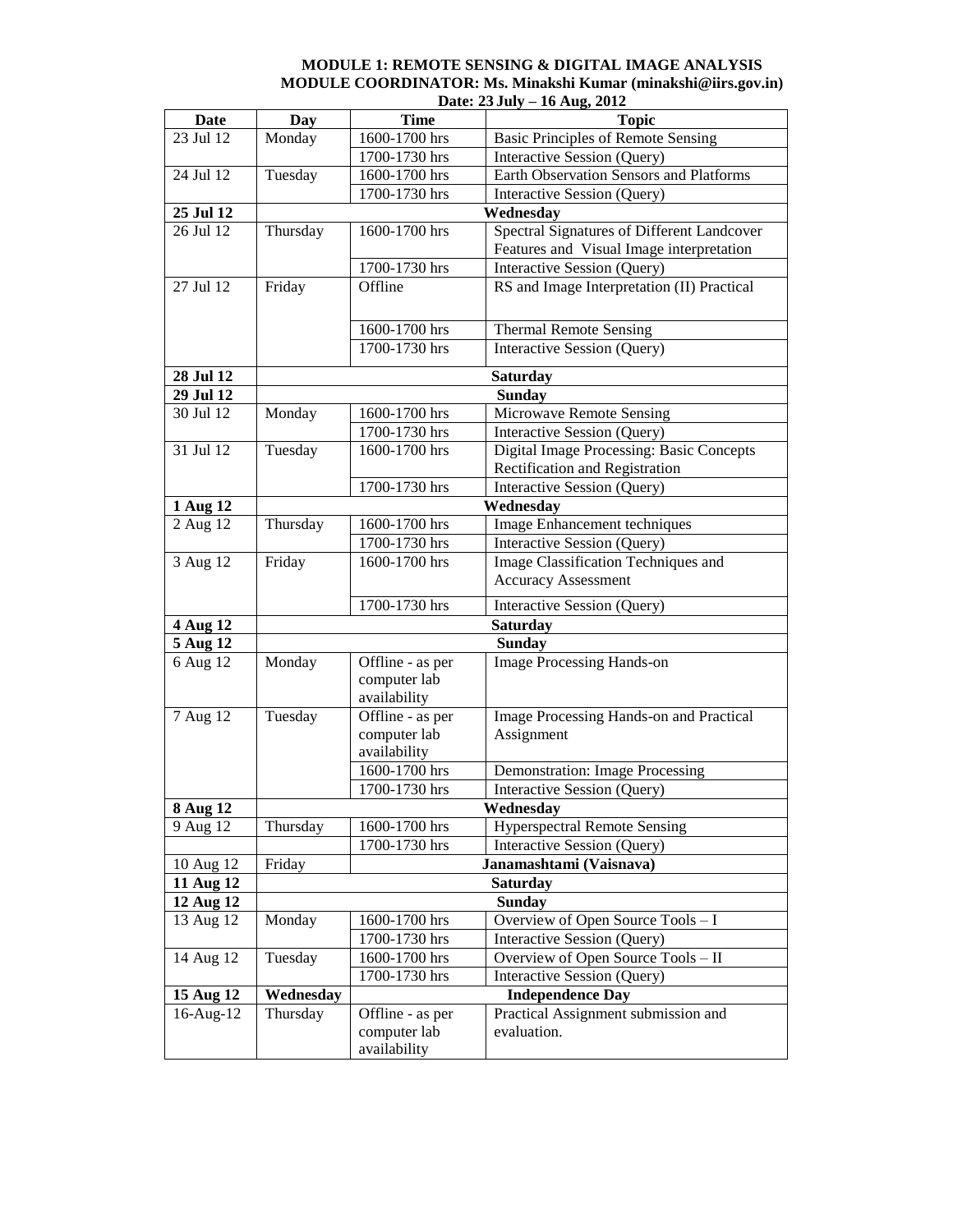#### **MODULE 2: GLOBAL POSITIONING SYSTEM MODULE COORDINATOR: Shri Ashutosh Bhardwaj Date: 21 Aug – 30 Aug, 2012**

| Date      | Day      | <b>Time</b>                              | - 01<br><b>Topic</b>                                 |  |
|-----------|----------|------------------------------------------|------------------------------------------------------|--|
| 21 Aug 12 | Tuesday  | <b>Exam - Module 1 (Morning Session)</b> |                                                      |  |
| 21 Aug 12 | Tuesday  | 1600-1700 hrs                            | Introduction to GPS and GNSS                         |  |
|           |          | 1700-1730 hrs                            | Interactive Session (Query)                          |  |
| 22 Aug 12 |          | Wednesday                                |                                                      |  |
| 23 Aug 12 | Thursday | 1600-1700 hrs                            | GPS receivers, processing methods, errors and        |  |
|           |          |                                          | accuracy                                             |  |
|           |          | 1700-1730 hrs                            | Interactive Session (Query)                          |  |
| 24 Aug 12 | Friday   | 1600-1700 hrs                            | Satellites based Augmentation systems                |  |
|           |          | 1700-1730 hrs                            | Interactive Session (Query)                          |  |
| 25 Aug 12 |          | <b>Saturday</b>                          |                                                      |  |
| 26 Aug 12 |          | <b>Sunday</b>                            |                                                      |  |
| 27 Aug 12 | Monday   | 1600-1700 hrs                            | GPS signal characteristics, Data formats (broadcast, |  |
|           |          |                                          | precise ephemeris)                                   |  |
|           |          | 1700-1730 hrs                            | Interactive Session (Query)                          |  |
| 28 Aug 12 | Tuesday  | 1600-1700 hrs                            | Demonstration on Data collection using Geodetic      |  |
|           |          |                                          | receivers (recorded)                                 |  |
|           |          | 1700-1730 hrs                            | Interactive Session (Query)                          |  |
| 29 Aug 12 |          | Wednesday                                |                                                      |  |
| 30 Aug 12 | Thursday | 1600-1700 hrs                            | Mobile Mapping                                       |  |
|           |          | 1700-1730 hrs                            | Interactive Session (Query)                          |  |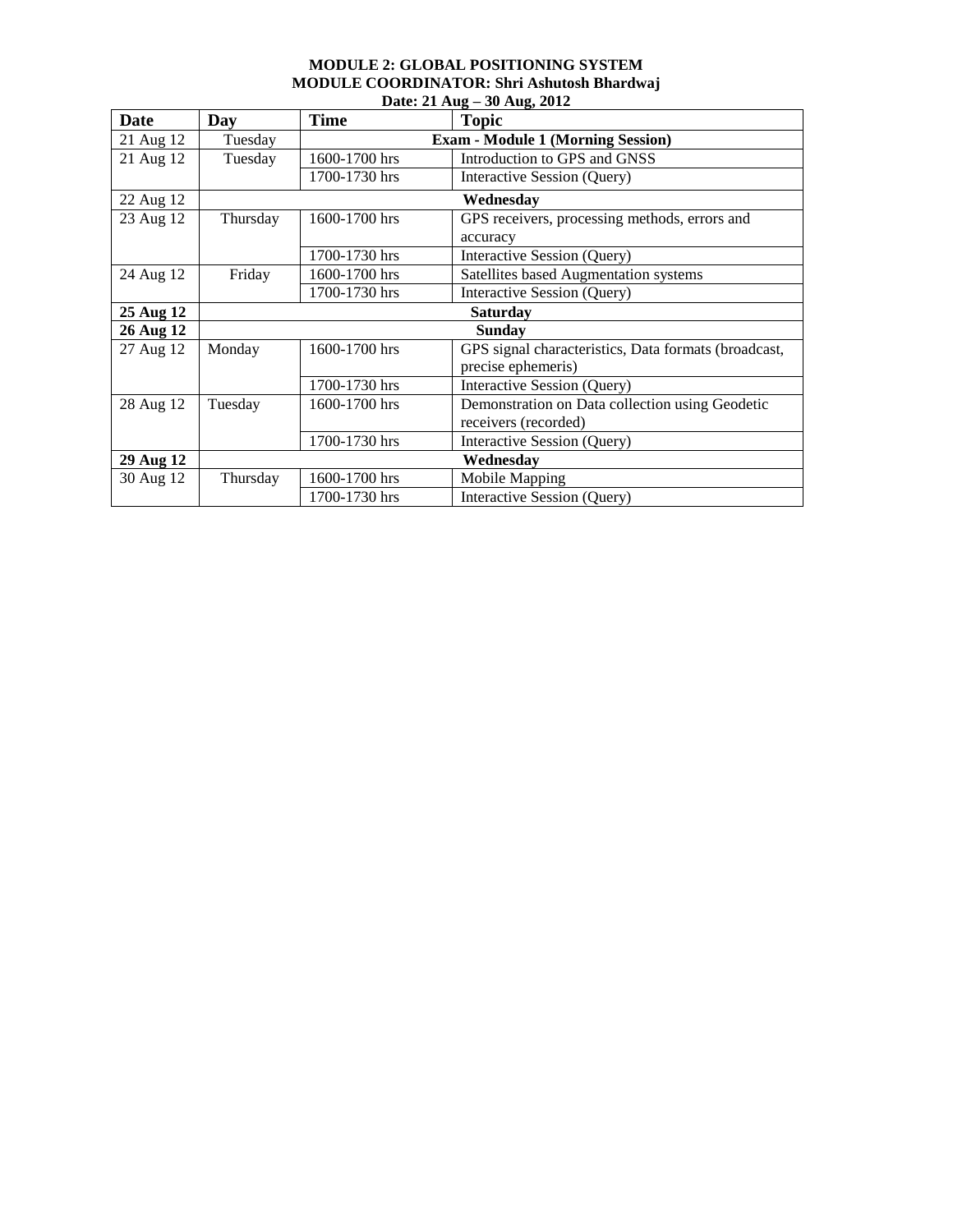#### **MODULE 3: GEOGRAPHICAL INFORMATION SYSTEM MODULE COORDINATOR: Shri P.L.N. Raju (raju@iirs.gov.in) Date: 3 Sept – 1 Oct, 2012**

| <b>Date</b>                     | Day                                      | <b>Time</b>                                  | <b>Topic</b>                                                |  |
|---------------------------------|------------------------------------------|----------------------------------------------|-------------------------------------------------------------|--|
|                                 | <b>Exam - Module 2 (Morning Session)</b> |                                              |                                                             |  |
| 3 Sept 12                       | Monday                                   | 1600-1700 hrs                                | Introduction to GIS                                         |  |
|                                 |                                          | 1700-1730 hrs                                | Interactive Session (Query)                                 |  |
| 4 Sept 12                       | Tuesday                                  | 1600-1700 hrs                                | Geographic Phenomena, Concepts and examples                 |  |
|                                 |                                          | 1700-1730 hrs                                | Interactive Session (Query)                                 |  |
| 5 Sept 12                       |                                          |                                              | Wednesday                                                   |  |
| 6 Sept 12                       | Thursday                                 | 1600-1700 hrs                                | Spatial Analysis- Introductory Concepts and Overview        |  |
|                                 |                                          | 1700-1730 hrs                                | <b>Interactive Session (Query)</b>                          |  |
| 7 Sept 12                       | Friday                                   | 1600-1700 hrs                                | Spatial Analysis-Functionality and Tools                    |  |
|                                 |                                          | 1700-1730 hrs                                | Interactive Session (Query)                                 |  |
| <b>8 Sept 12</b>                |                                          |                                              | <b>Saturday</b>                                             |  |
| 9 Sept 12                       |                                          | <b>Sunday</b>                                |                                                             |  |
| 10 Sept 12                      | Monday                                   | 1600-1700 hrs                                | Demo of GIS S/W 1:                                          |  |
|                                 |                                          |                                              | • Introduction of Open source GIS s/w                       |  |
|                                 |                                          |                                              | • Opening Vector and Raster Data                            |  |
|                                 |                                          |                                              | • Attribute table                                           |  |
|                                 |                                          |                                              | • Symbology                                                 |  |
|                                 |                                          |                                              | • Map Layout                                                |  |
|                                 |                                          | 1700-1730 hrs                                | <b>Interactive Session (Query)</b>                          |  |
| 11 Sept 12                      | Tuesday                                  | 1600-1700 hrs                                | Demo of GIS S/W 2:                                          |  |
|                                 |                                          |                                              | · Digitization                                              |  |
|                                 |                                          |                                              | · Setting digitizing environment                            |  |
|                                 |                                          |                                              | • Adding attributes to layer                                |  |
|                                 |                                          |                                              | · Editing digitized layer                                   |  |
|                                 |                                          | 1700-1730 hrs<br>Interactive Session (Query) |                                                             |  |
| 12 Sept 12                      |                                          |                                              | Wednesday                                                   |  |
| 13 Sept 12                      | Thursday                                 | 1600-1700 hrs                                | Demo of GIS S/W 3: Warping and Geo-referencing (ILWIS)      |  |
|                                 |                                          | 1700-1730 hrs                                | Interactive Session (Query)                                 |  |
| 14 Sept 12                      | Friday                                   | 1600-1700 hrs                                | Demo of GIS S/W 4: Querying and Spatial Analysis            |  |
|                                 |                                          | 1700-1730 hrs                                | Interactive Session (Query)                                 |  |
| 15 Sept 12                      |                                          | <b>Saturday</b>                              |                                                             |  |
| <b>16 Sept 12</b><br>17 Sept 12 | Monday                                   | 1600-1700 hrs                                | <b>Sunday</b><br>Map Projection Concepts & Use in RS & GS   |  |
|                                 |                                          | 1700-1730 hrs                                | Interactive Session (Query)                                 |  |
| 18 Sept 12                      | Tuesday                                  | 1600-1700 hrs                                | Database concepts and Spatial Data Models Data formats and  |  |
|                                 |                                          |                                              | structures                                                  |  |
|                                 |                                          | 1700-1730 hrs                                | <b>Interactive Session (Query)</b>                          |  |
| 19 Sept 12                      | Wednesday                                |                                              |                                                             |  |
| $\overline{20}$ Sept 12         | Thursday                                 | 1600-1700 hrs                                | Non-Spatial Data Models                                     |  |
|                                 |                                          | 1700-1730 hrs                                | Interactive Session (Query)                                 |  |
| 21 Sept 12                      | Friday                                   | 1600-1700 hrs                                | Open Source GIS- Transparent Governance (Case Study)        |  |
|                                 |                                          | 1700-1730 hrs                                | Interactive Session (Query)                                 |  |
| 22 Sept 12                      |                                          |                                              | <b>Saturday</b>                                             |  |
| 23 Sept 12                      | <b>Sunday</b>                            |                                              |                                                             |  |
| 24 Sept 12                      | Monday                                   | 1600-1700 hrs                                | Cartography and Visualization                               |  |
|                                 |                                          | 1700-1730 hrs                                | Interactive Session (Query)                                 |  |
| 25 Sept                         | Tuesday                                  | 1600-1700 hrs                                | PostGRE/PostGIS & Acquainting PostGIS through a mock        |  |
|                                 |                                          |                                              | experience                                                  |  |
|                                 |                                          | 1700-1730 hrs                                | Interactive Session (Query)                                 |  |
| 26 Sept 12                      | Wednesday                                |                                              |                                                             |  |
| 27 Sept 12                      | Thursday                                 | 1600-1700 hrs                                | Geoserver Essentials- Open layers, Web Services & mock Demo |  |
|                                 |                                          | 1700-1730 hrs                                | Interactive Session (Query)                                 |  |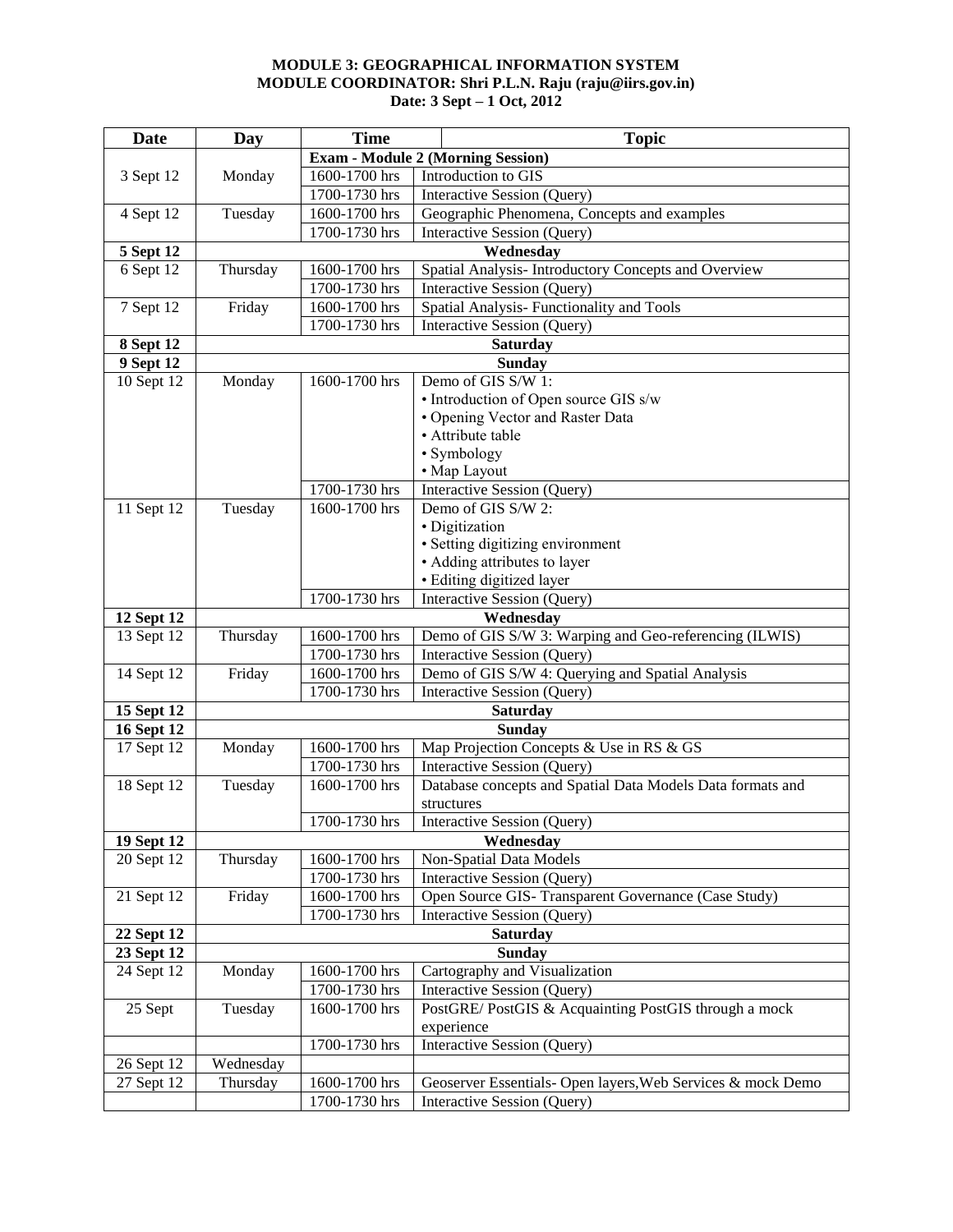| 28 Sept 12 | Friday   | 1600-1700 hrs | Catalogue Services- Geonetwork and mock demo          |
|------------|----------|---------------|-------------------------------------------------------|
|            |          | 1700-1730 hrs | Interactive Session (Query)                           |
| 29 Sept 12 | Saturday |               |                                                       |
| 30 Sept 12 | Sundat   |               |                                                       |
| 1 Oct 12   | Monday   | 1600-1700 hrs | Data Quality & Policies OGC, NSDI & GSDI initiatives. |
|            |          |               | Discussion on Internet resources                      |
|            |          | 1700-1730 hrs | Interactive Session (Query)                           |